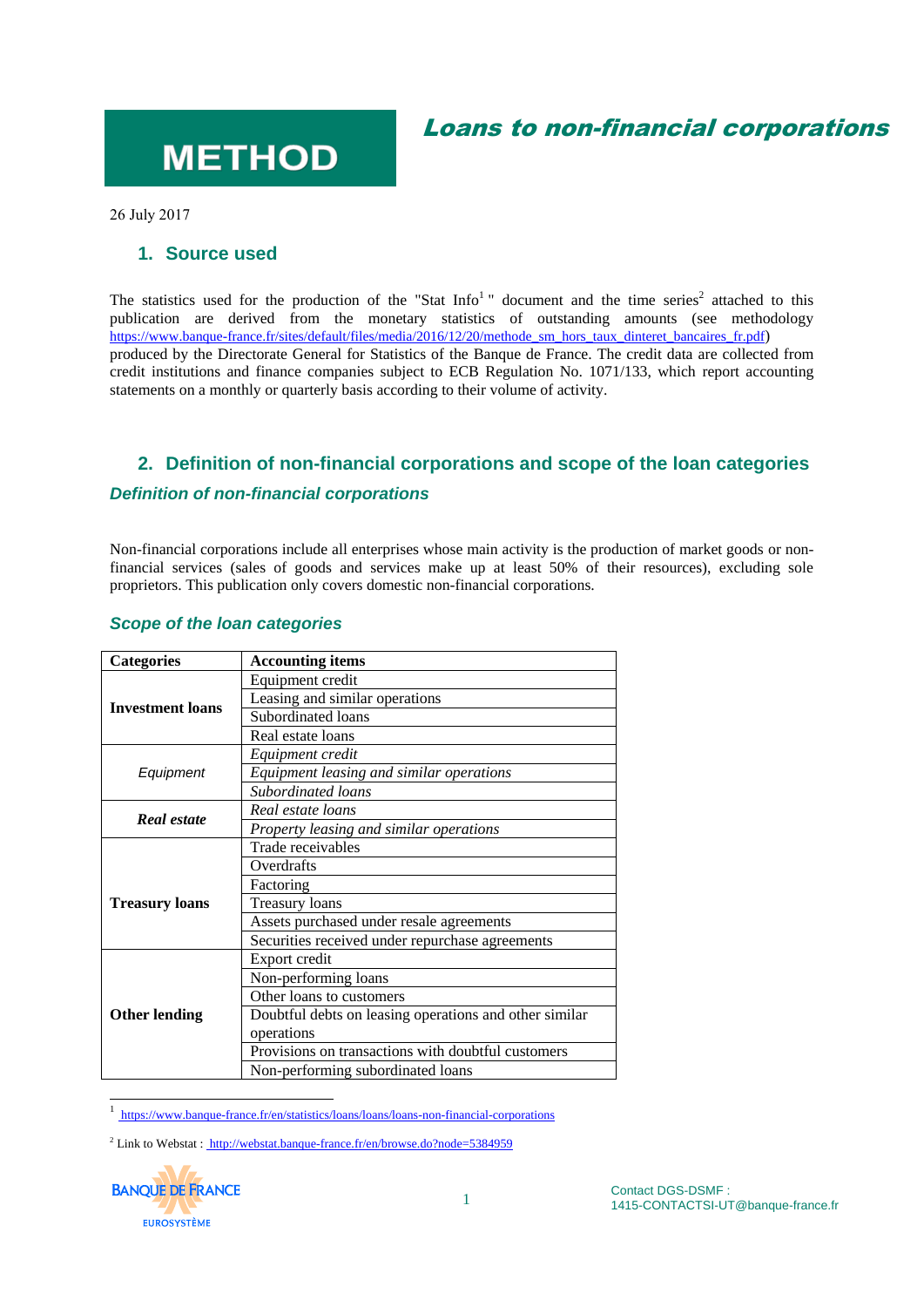Taking account of securitisation in loan statistics consists in correcting the "accounting" outstanding amounts of credit institutions and finance companies by adding to them the securitised outstandings reported by remitters for each loan item.

#### **3. Types of disseminated data**

Several types of data are produced and disseminated for this publication: outstanding amounts, flows, growth rates.

**Outstanding amounts** correspond to stocks reported by credit institutions and related entities.

Net **flows** (lending minus credit recovery) are calculated by adjusting the changes in outstanding amounts for the effects that do not stem from economic transactions (see formula below). The effects of exchange rate fluctuations are not corrected in these data, in particular because it is not known to what extent firms' foreign currency debt is hedged in foreign currency.

$$
F_{t} = (E_{t} - E_{t-1}) - C_{t} - A_{t}
$$

Where:  $-F_t$ , *flows in month t* 

- *E<sup>t</sup>* , *outstanding amounts in month t*
- -*C<sup>t</sup>* , *reclassifications*

These include changes in the population of credit institutions and related entities (creation, striking-off), reclassifications of claims and liabilities and correction of reporting errors.

- *A<sup>t</sup>* , *write-offs*

The effects referred to here are those relating to write-offs that reduce the amount of "accounting" outstanding loans.

The **annual percentage growth rates** at date t, denoted *a<sup>t</sup>* , are obtained as follows:

$$
a_{t} = \left[ \prod_{i=0}^{11} \left( 1 + \frac{F_{t-i}}{E_{t-i-1}} \right) - 1 \right] * 100
$$

In addition to the outstanding and flow statistics, **notional amounts** are calculated. The idea is to facilitate the work of data users, by allowing them to have stock histories directly related to annual growth rates. These notional amounts are calculated as follows: